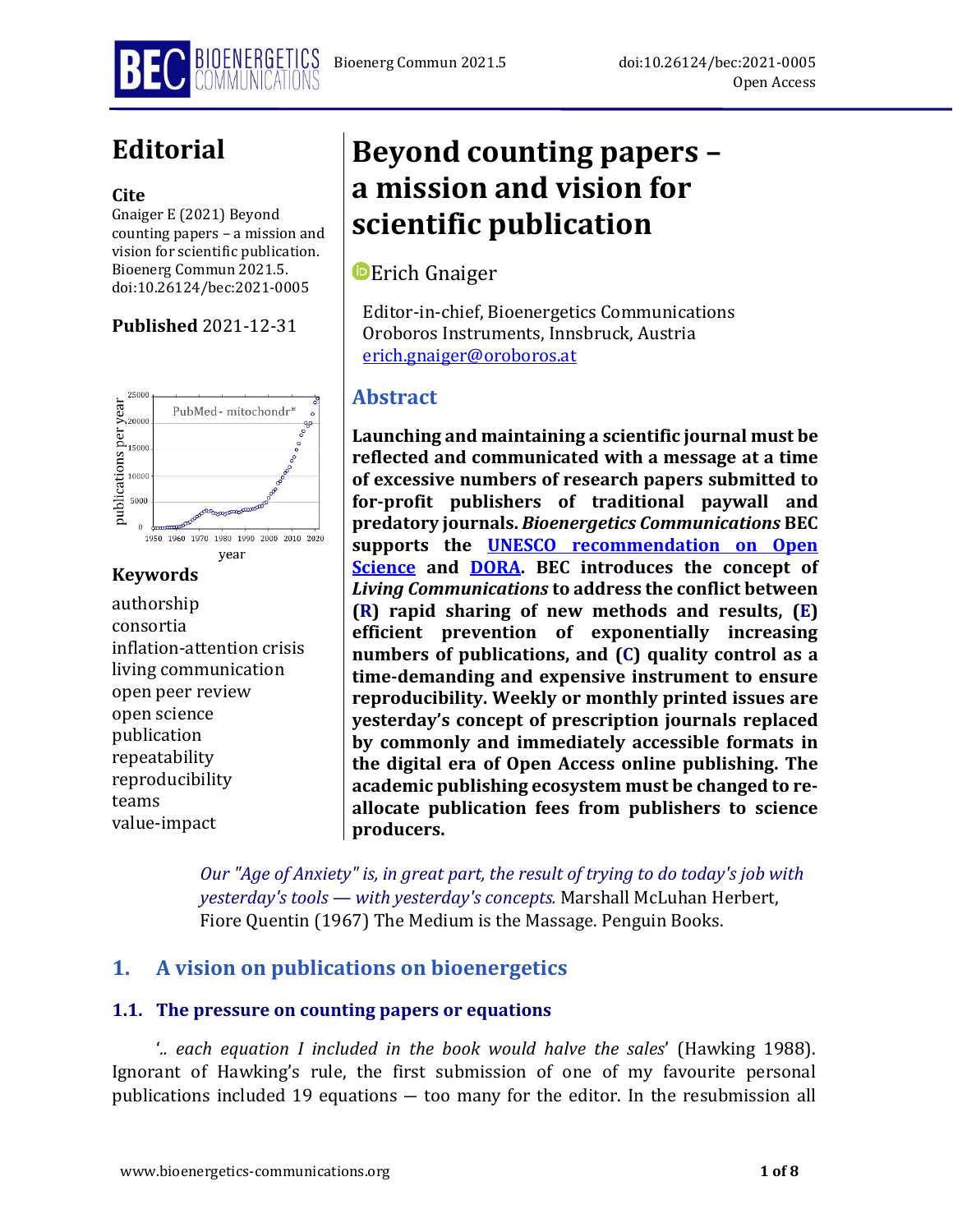

equations were moved into the figure legends ― not appropriate for publication. Then all equations disappeared and are now hidden within the figures (Gnaiger 2001). Opposite to Hawking's rule on *few* equations, *many* papers pay off in a splendid research career. How many publications are necessary for a PhD? How many papers are required for a successful job or grant application? Is a mass of papers a message?

Every scientific communication of value requires *realization* in the sense of the word that has more than two sides: (*1*) a *physical* realization of the communication as a publication (etymology: pertaining to the people) in one or several media and formats, e.g. print, pdf, podcast or POD (*portable* on demand), blog, webinar; (*2*) a *virtual* realization of the publication as the cognitive process of decoding the *potential* message of the publication media into a *realized* message, perceived by somebody who minds to comprehend the meaning of the message; and (*3*) back in the loop to a *physical* realization in the form of an innovation, as a new artefact with value of the *communication* in the real world ― to make it common (Figure 1). Such values may be new counting or measuring instruments or software which are more efficient and produce fewer experimental artefacts; novel motivation procedures to increase the physical activity, caloric balance, and health of young people and the aging population enhanced by patient empowerment; agricultural and biotechnological tools for a sustainable world; new drugs with less negative side effects; more and even better vaccines; strategies for emancipation of minorities; protection of biodiversity; cultural enrichment.

Communication and value of science have been based on paper, from the papyrus of ancient Egypt to the transformations brought about by the printing press of Johannes Gutenberg that built up the pressure to publish. Metal typesetting used fonts of different sizes with a fixed metal mass of each sort of type in a typeface. Today the body mass index of a printed character is called the *font weight*, which is expressed ― comparable to the units of the BMI (mass per hight squared  $[\text{kg} \cdot \text{m} \cdot 2]$ ) — as the thickness of the graphical outlines divided by the height of a character. Pressing a button on a photocopy machine produces or rather consumes a lot of papers in the xerographic ― dry graphic ― age. In the digital world of the internet and online publishing we still use the  $15<sup>th</sup>$  century vocabulary and concepts of the printing press when talking about a scientific *paper* that makes or breaks a scientific career in the service of impact factors. '*A common excuse for rejection is selectivity based on a limitation ironically irrelevant in the modern age—printed page space*' (Young et al 2008). We still refer to the physical transport by courier services when spelling out *pdf* as *portable d*ata *f*ormat. Scientists have a paper *in press* to make an impression on their community. Even the term 'preprint' gives the impression, that printing is performed by application of mechanical pressure. The digital revolution has transformed the culture of scientific publication in physics and mathematics, but a fundamental liberation from a concept fixed on paper(s) is yet to be realized in the biomedical field (Gnaiger 2019).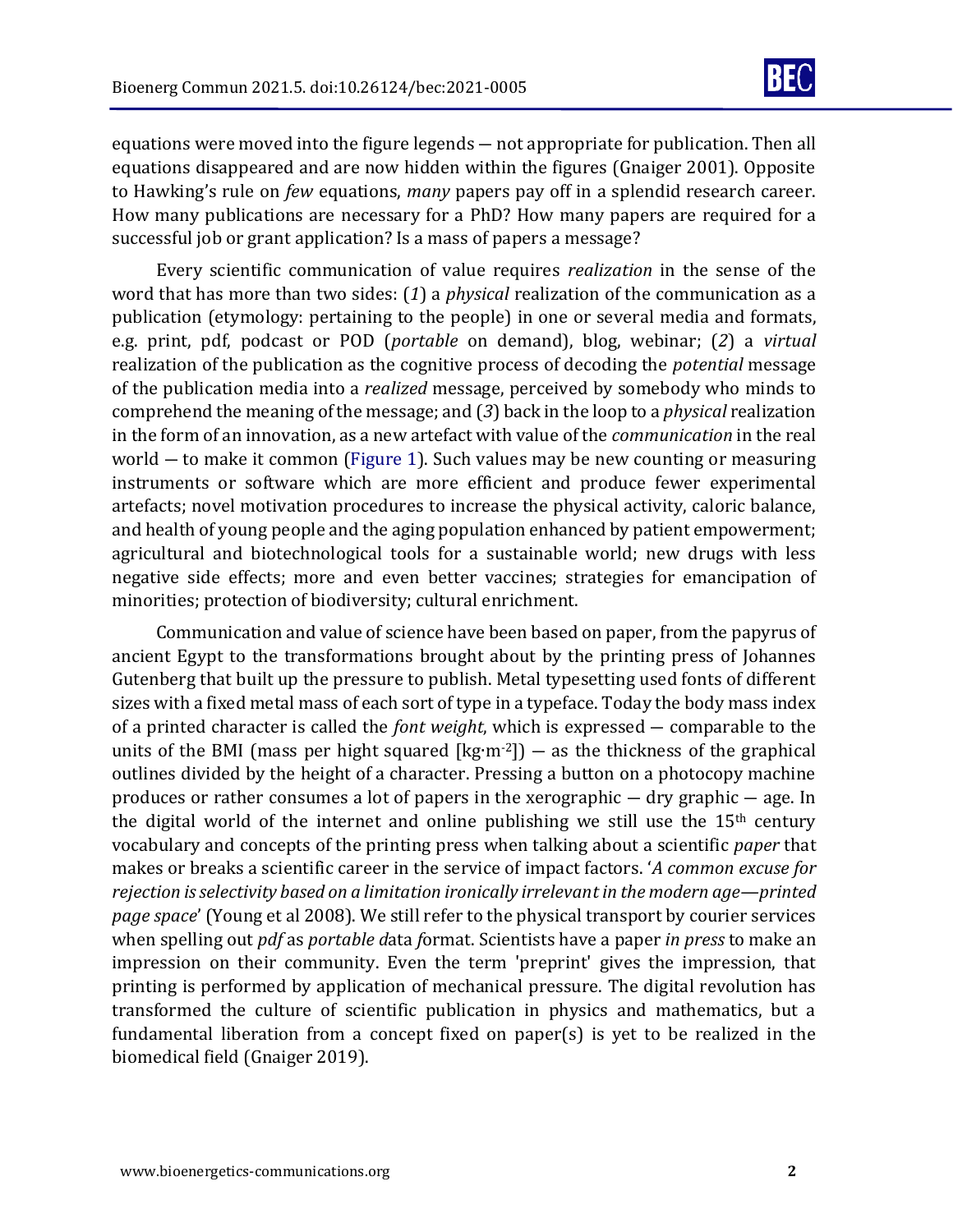

**Figure 1.** Quality: the best science wins – an optimistic view on the academic publication ecosystem. Quality of publications starts with training driven by values in the common world, leading to reliability. Perseverance in research and communication open the doors to achievements. Communication and perception are required to translate research into value in the common world.

#### **1.2. BEC and REC: rapid – efficient - controlled**

The preprint is part of a stepwise publication and validation process: *MitoFit Preprints* is the fast lane of Open Access communication without peer review (Gnaiger 2019). Open Peer Review of any preprint or other manuscript submitted to BEC follows

the UNESCO recommendation on Open Science including '*possible disclosure of the identity of the reviewers, publicly available reviews and the possibility for a broader community to provide comments and participate in the assessment process*' (UNESCO 2021). The Science Citation Index lists no Open Access journal under the title word *Bioenergetics* [\(https://mjl.clarivate.com/home;](https://mjl.clarivate.com/home) accessed 2021-12-30). Diversity in ecosystems is linked to stability (Arese Lucini et al 2020). The journal *Bioenergetics Communications* aims to increase diversity in the academic publishing ecosystem, meeting a demand since "*the small proportion of results chosen for publication are unrepresentative of scientists' repeated samplings of the real world*" (Young et al 2008).

*Bioenergetics Communications* takes a next step from pre-print to re-print. The BEC concept of *Living Communications* pursues a novel culture of scientific communication, addressing the conflict between (**R**) rapid sharing of new methods and results, (**E**) efficient prevention of exponentially increasing numbers of publications, and (**C**) quality control as a time-demanding and expensive instrument to ensure reproducibility. Extending the preprint concept, updates of *Living Communications* may be posted on the BEC website of the resource publication. Updated versions are submitted for Open Peer Review with full traceability. The reviewers of updated versions are not necessarily identical to the reviewers of the resource publication. In contrast to static papers, the evolution of *Living Communications*is more resourceful and efficient than an independent 'new' publication. *Living Communications* provide a pathway along the scientific culture of lively debate towards tested and trusted milestones of research, from pre-print to reprint, from initial steps to next steps.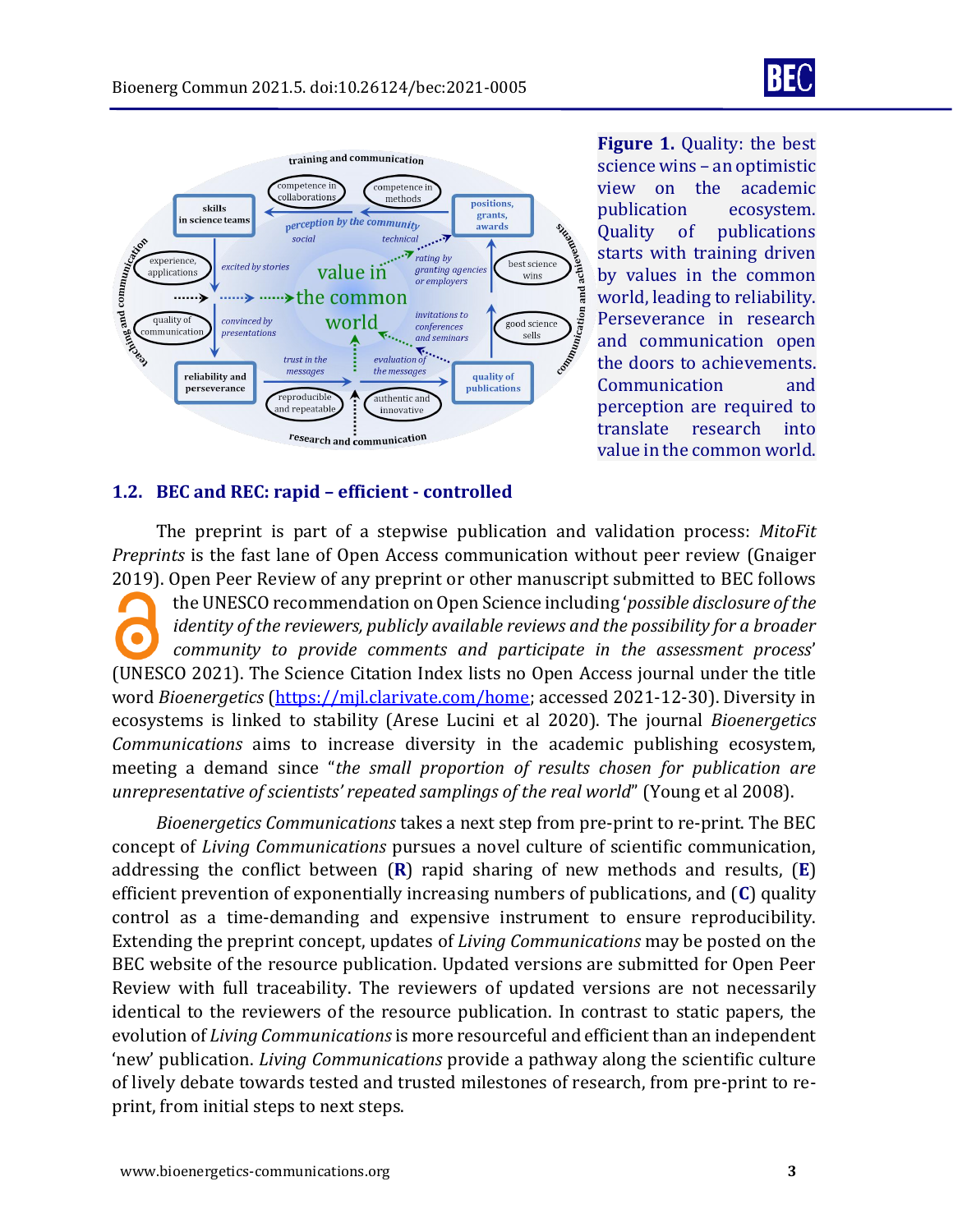

Time and money are wasted when publishing new follow-up papers with partial duplication of introductions, methods, discussions, and references. The sheer number of publications is reduced when *Living Communications* are updated, complemented, and extended by the original authors or extended teams and consortia (with section authors, see Section 1.3) — to address the '*value-impact crisis in the struggle to forge scientific innovation into knowledge and community benefits*' (Gnaiger 2019).

Like cell division, article division of a *Living Communication* makes sense, if it grows to the extent that the new version should be divided into separate articles. Then two updated *Living Communications* refer to the same resource article. The following examples illustrate the concept of *Living Communications*:

• **Protocols** and **Technical communications** (Cardoso et al 2021; Komlodi et al 2021a,b) should be published in the detail necessary to help other scientists to apply them accurately. Such details are subject to change. An evolutionary series of protocols (with numbered versions) is maintained up to date. Ambiguities on methodological details are eliminated by reference to the published and archived version.

• **Reviews** (Krako Jakovljevic et al 2021), **Monographs** (Gnaiger 2020), and **Consortium communications** (Gnaiger et al 2020) may be updated regularly, generating an evolutionary series of reviews with numbered versions. All versions are archived, and the review does not age.

• **Hypothesis communications** evolve potentially into full articles supported by later experiments. There are too many publications, but there are not enough innovative publications.

• **Preliminary communications** evolve stepwise. Even Newton's theory of gravity represents a preliminary communication to explain the world. Science is a sequence of preliminary results (pre-liminary = before threshold). A *Preliminary Communication* undergoes peer review and exposes the investigator to critical assessment before completion of a project (notably PhD projects). The further course of a project may benefit from the BEC publication process with Open Peer Review.

• In **Open Peer Review**, constructive peer reviewers may become coauthors in the progress of a *Living Communication*.

• **Updated versions** replace unnecessary new publications. Updated sections are marked as a guide to readers familiar with previous versions.

### **1.3. Counting on teams and consortia**

Diverse methods and models ― from molecules to organelles and cells to patients ― can be accommodated within a single publication only by teams. Independent validation of reproducibility and repeatability requires an extension of teams to research consortia. These strengthen the value of each individual contribution, yet the visibility of individual coauthors declines with the number of names listed in the middle between first and last. What is the message of the third author? First and last authors are shared occasionally,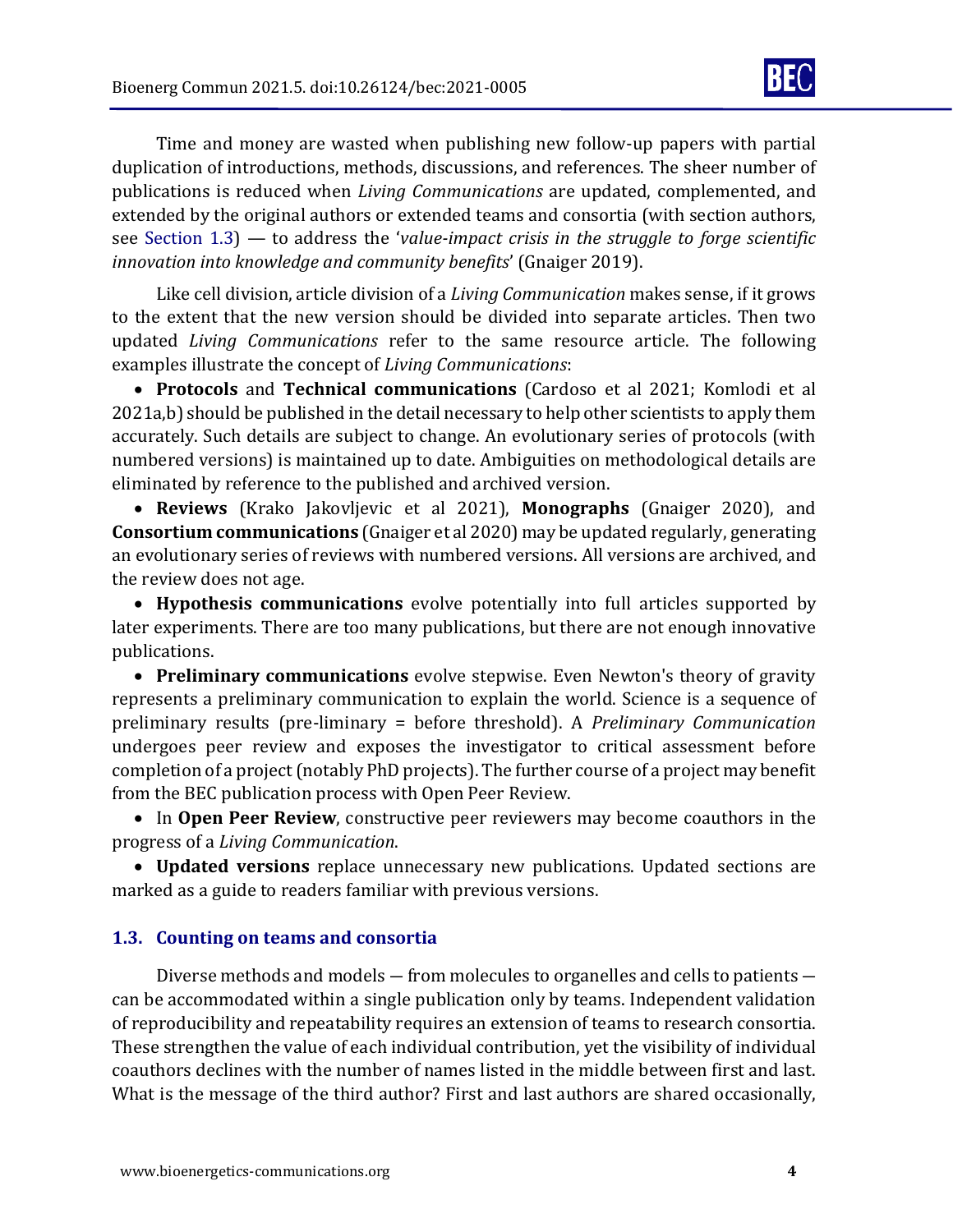

but I have never seen a shared third-authorship. Traditional patterns of authorship enhance the trend towards multiple publications with rotating first authors. Too high emphasis is placed on the number of publications by the individual scientist and the first or senior author. The position of the senior author has changed since I was listed as last author in 'my' first publication that appeared before starting my PhD (Wieser et al 1974).

My favorite example of a ground-breaking publication by a consortium includes 56 authors (Green et al 2010). This 13-pages paper is rather a book and presents a unique appreciation of author contributions in the supplement: '*I suggested that each section of this supplementary material would have separate authors and include a corresponding author to whom any interested readers would be referred in case they had questions. .. People actually delivered their supplementary sections, which eventually swelled to 19 chapters and 174 pages*' (Pääbo 2014). In *Bioenergetics Communications* we will upgrade this concept by the option of listing separate authors and a specific corresponding author in each relevant section of the main paper. This clarifies author contributions beyond conventional declarations. Sections with section authors can be listed in CVs or PhD theses, achieving transparency and recognition of the contributing section authors. Section separation lowers the pressure on increasing the number of publications.

## **2. Counts and crises**

If I consider a high number of publications in my CV or in our journal as a good thing, why should an exponentially rocketing number of new publications in PubMed be bad?

### **2.1. Publication counts and the inflation-attention crisis**

'*For most published papers, "publication" often just signifies "final registration into oblivion". .. Only 73 of the many thousands of articles ever published by the 187 BMCaffiliated journals had over 10 000 accesses through their journal Web sites in the last year*' (Young et al 2008). At a time of exponentially increasing numbers of publications, strategies are required to bring the progressive inflation to a halt (Figure 2). The contrary is achieved by elaborating journal impact factors or h-indices which forge a scientific career into a number and into an addiction and craving to increase the publication counts.

Updating the figures presented earlier (Gnaiger 2019), PubMed lists 10, 18, 37, and 68 publications per day in 1991, 2001, 2011, and 2021, when searching for 'mitochondr\*' (Figure 2). The publication counts increased 1.9-fold every ten years. The same exponential trend for 'photosynthe\*' shows a doubling of publications every 10 years from 1991 to 2021, at 16 counts per day in 2021. Assuming a publication charge of  $\epsilon$  1200 per article, scientists mentioning mitochondria or photosynthesis pay  $\epsilon$  100 000 every day in 2021 for 'selling' their output to publishers — over  $\epsilon$  36 Mill per year. We would not waste such sums from our private pockets. "*The government funds all stages of research production, but must then pay again to have access to the research results*" (Hagve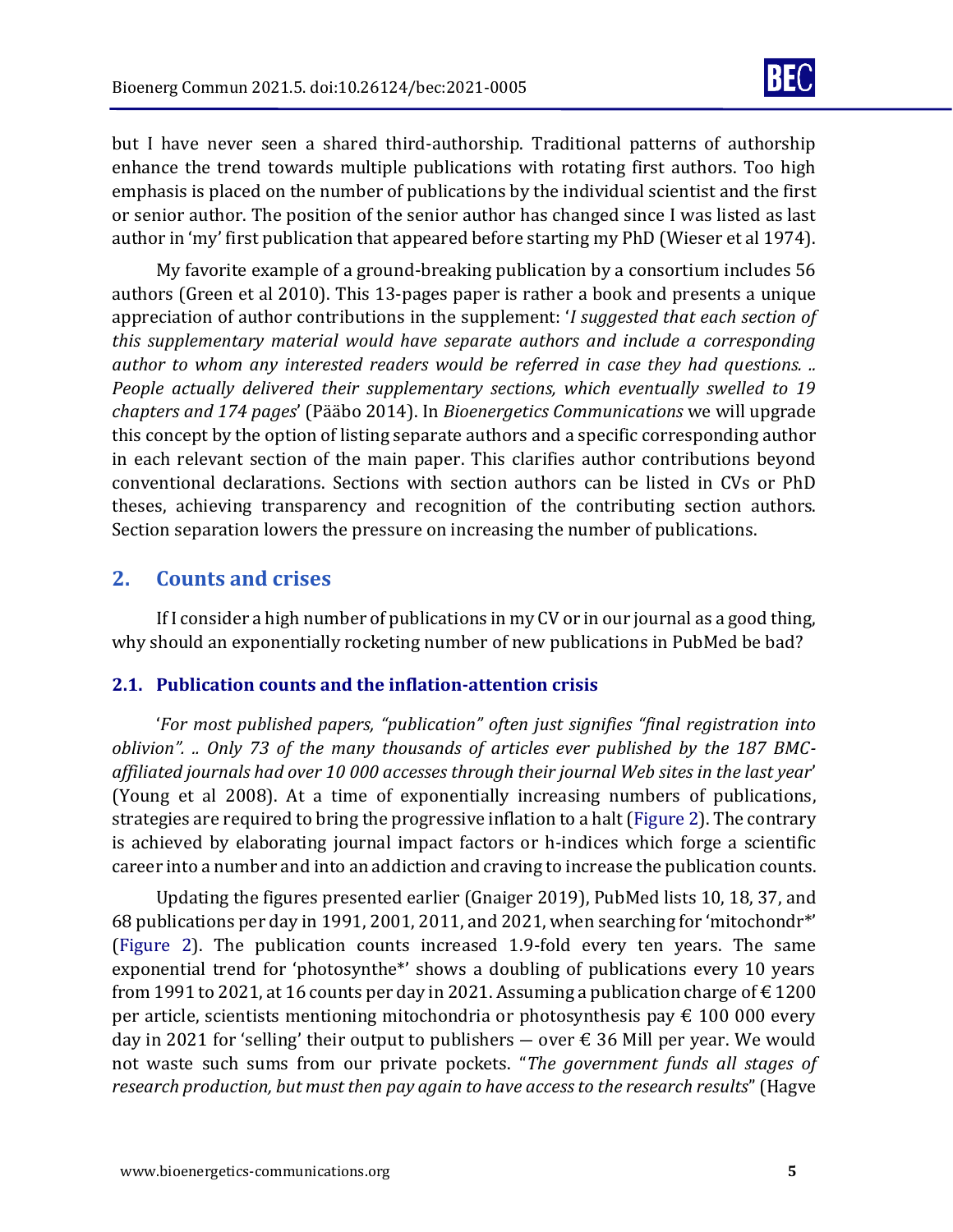

2020). "*Scientists create work under their own direction – funded largely by governments – and give it to publishers for free; the publisher pays scientific editors who judge whether the work is worth publishing and check its grammar, but the bulk of the editorial burden – checking the scientific validity and evaluating the experiments, a process known as peer review – is done by working scientists on a volunteer basis. The publishers then sell the product back to government-funded institutional and university libraries, to be read by scientists – who, in a collective sense, created the product in the first place*" (Buranyi 2017).





**Figure 2.** Number of publications *N*<sup>p</sup> [x] on mitochondria per year [y]. Nobel price laureates are marked who are particularly relevant for mitochondrial physiology and bioenergetics, and the thermodynamics of irreversible processes. Data on publication counts retrieved from PubMed 2021-12-27.

Even increasing the number of potentially reproducible publications is a lost investment if they get buried under the avalanche of the sheer number of new

publications. The fraction of publications that are not even read by all coauthors is unknown and may be disturbingly high, suggesting an attention crisis related to the inflation of scientific papers. Looking at the title, names of authors and acknowledgements, and screening the abstract do not qualify as attention. Therefore, citation is not even a proper measure of attention, although it goes a far way to indicate attention.

#### **2.2. Accountability and the reproducibility-repeatability crisis**

We live in a paradise of reproducibility of printed materials by simply copying digital files on electronic devices or papers on inexpensive copy machines. Nevertheless, Open Access in science is an unfulfilled dream in the scientific publishing business generating revenue of \$25 billion USD with 1.5 million articles published/year (Triggle et al 2017). Reproducing the publications for a wider and wider audience should increase the number of critical readers and the feedback to authors with suggestions for corrections of any published errors, thus potentially reducing the number of erroneous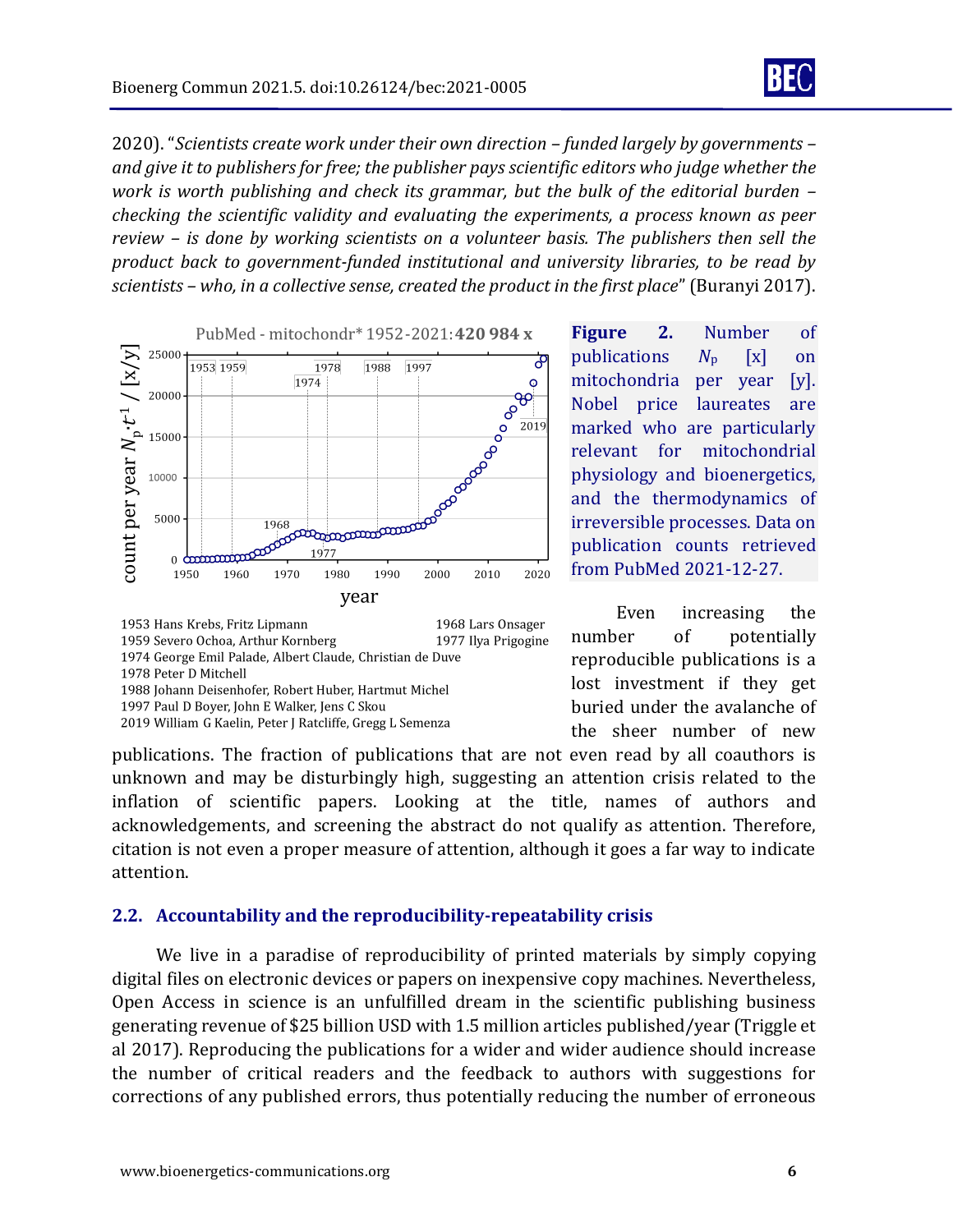

publications. However, the flood of publications expelled science from the never-existing paradise of scientific reproducibility. Ioannidis et al (2014) suggest that the fraction of irreproducible results published may be as high as 85 %. The combined effects of the inflation crisis and reproducibility crisis do not shed an optimistic light on publication quality and corresponding awards (Figure 1).

#### **2.3. Messages and the value-impact crisis**

Publications are a currency. Publication metrics are concerned with putting a numerical value on the currency. While the value of good scientific practice is quite generally accepted, a value-impact factor of a scientific publication is difficult to define (Gnaiger 2019). "*Do not use journal-based metrics, such as Journal Impact Factors, as a surrogate measure of the quality of individual research articles, .. form a community of* 



*learners with shared aspirations to improve the ways research is assessed for decisions that impact research careers*" (Declaration on Research Assessment DORA <https://sfdora.org/> accessed 2021-12-30).

### **3. Conclusion**

**The burden of responsibilities for an urgent change of the academic publishing ecosystem and scientific communication culture must be shared between the shoulders of individual scientists, the backbone of scientific institutions, and the neurology of governmental regulations and funding agencies.**

#### **Acknowledgements**

I thank Lisa Tindle-Solomon, Paolo Cocco, and Luiza Cardoso for their invaluable contributions in launching *Bioenergetics Communications*. Initial steps supported by project NextGen-O2k, which received funding from the European Union's H2020 research and innovation programme under grant agreement Nº 859770.

### **References**

- Arese Lucini F, Morone F, Tomassone MS, Makse HA (2021) Diversity increases the stability of ecosystems. PLOS ONE 15:e0228692. doi: 10.1371/journal.pone.0228692
- Begley CG, Ioannidis JPA (2015) Reproducibility in science: improving the standard for basic and preclinical research. Circ Res 116:116-26.
- Buranyi S (2017) Is the staggeringly profitable business of scientific publishing bad for science? Guardian 2017-06-27. [https://www.theguardian.com/science/2017/jun/27/profitable-business-scientific](https://www.theguardian.com/science/2017/jun/27/profitable-business-scientific-publishing-bad-for-science)[publishing-bad-for-science](https://www.theguardian.com/science/2017/jun/27/profitable-business-scientific-publishing-bad-for-science)
- Cardoso LHD, Doerrier C, Gnaiger E (2021) Magnesium Green for fluorometric measurement of ATP production does not interfere with mitochondrial respiration. Bioenerg Commun 2021.1. <https://doi.org/10.26124/bec:2021-0001>
- Day S, Rennie S, Luo D, Tucker JD (2020) Open to the public: paywalls and the public rationale for open access medical research publishing. Res Involv Engagem 6:8. doi: 10.1186/s40900-020-0182-y
- Gnaiger E (2001) Bioenergetics at low oxygen: dependence of respiration and phosphorylation on oxygen and adenosine diphosphate supply. Respir Physiol 128:277-97.
- Gnaiger E (2019) Editorial: A vision on preprints for mitochondrial physiology and bioenergetics. MitoFit Preprint Arch 2019.2.v2. doi:10.26124/mitofit:190002.v2